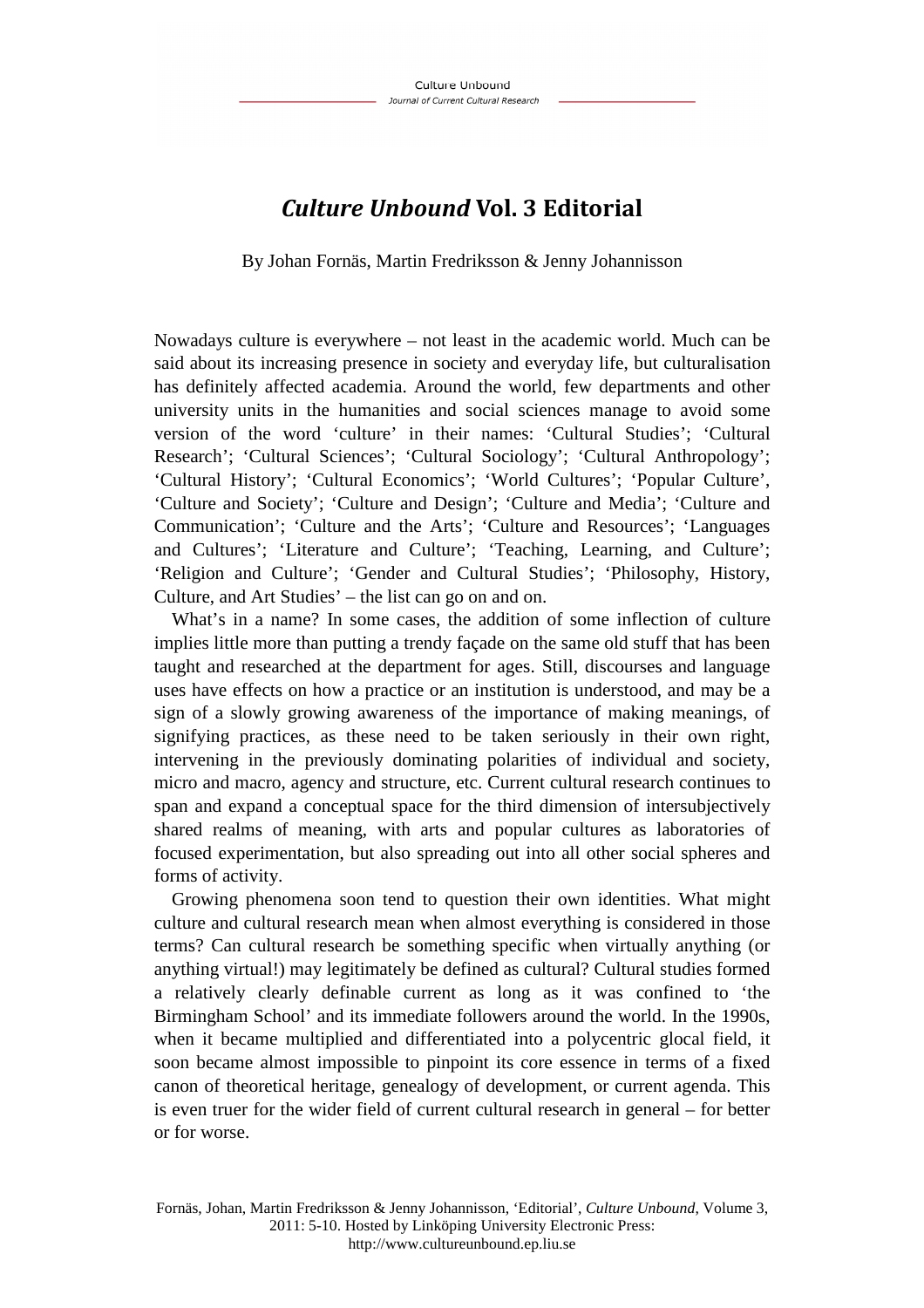There is thus an overflowing excess of culture in every corner of society, including university research. Still, the flows of culture are far from boundless. Important struggles continue to develop around the boundaries of what is understood as cultural; manifested, for instance, in attempts to regulate or pinpoint distinctions between culture and (cosmological or biological) nature, society, or politics. Equally fierce efforts and conflicts are waged in drawing, attacking, or defending various internal borders that divide forms of culture from each other within the field. One task for cultural research consists of reflecting upon such practices of differentiation and coming to grips with how they manage to survive and thrive in spite of all ideological talk of erasing every boundary, for instance in the digital domain or when it comes to the historical transformation of social norms.

## *Culture Unbound*

The inter-, trans-, or multidisciplinarity of cultural research has ambiguous results. On the one hand, it should make this research interesting to a wider public than would more-limited disciplinary approaches. On the other hand, the openness itself may also deter potential users who do not quite know what to expect with such a publication. For someone primarily interested in one field, for instance sociology, literature, or history, a wide mix of different studies may not be as attractive as a more-focused journal in one's own field. There is a certain risk of estranging more-rigid or -discipline-bound readers and authors. This is common to all multidisciplinary fields, units, and publications. For a hard-core historian, cultural studies will always include too little history, while one-track literary or sociology scholars will likewise find that *other* fields dominate too much. The open access electronic format improves things somewhat since it is easy for anyone to use search engines to find those specific articles that are most relevant to them, hopefully also getting a brief glimpse of the rest of the publication in the process.

Two of *Culture Unbound*'s editors are themselves trained in interdisciplinary environments and have received Ph.D. degrees with a hybrid profile – Jenny Johannisson from the Swedish School of Library and Information Science, University of Borås, and Martin Fredriksson from the Department of Culture Studies (Tema Q), Linköping University. The third editor, Johan Fornäs, has throughout his career moved between disciplines as well as (Swedish) universities. Thus, he, in practice, has a similarly hybridised academic identity. The journal certainly suits people like us, but having also been in monodisciplinary contexts, we stubbornly insist that it is highly relevant to other scholars as well, since it is always useful to at least momentarily step back a little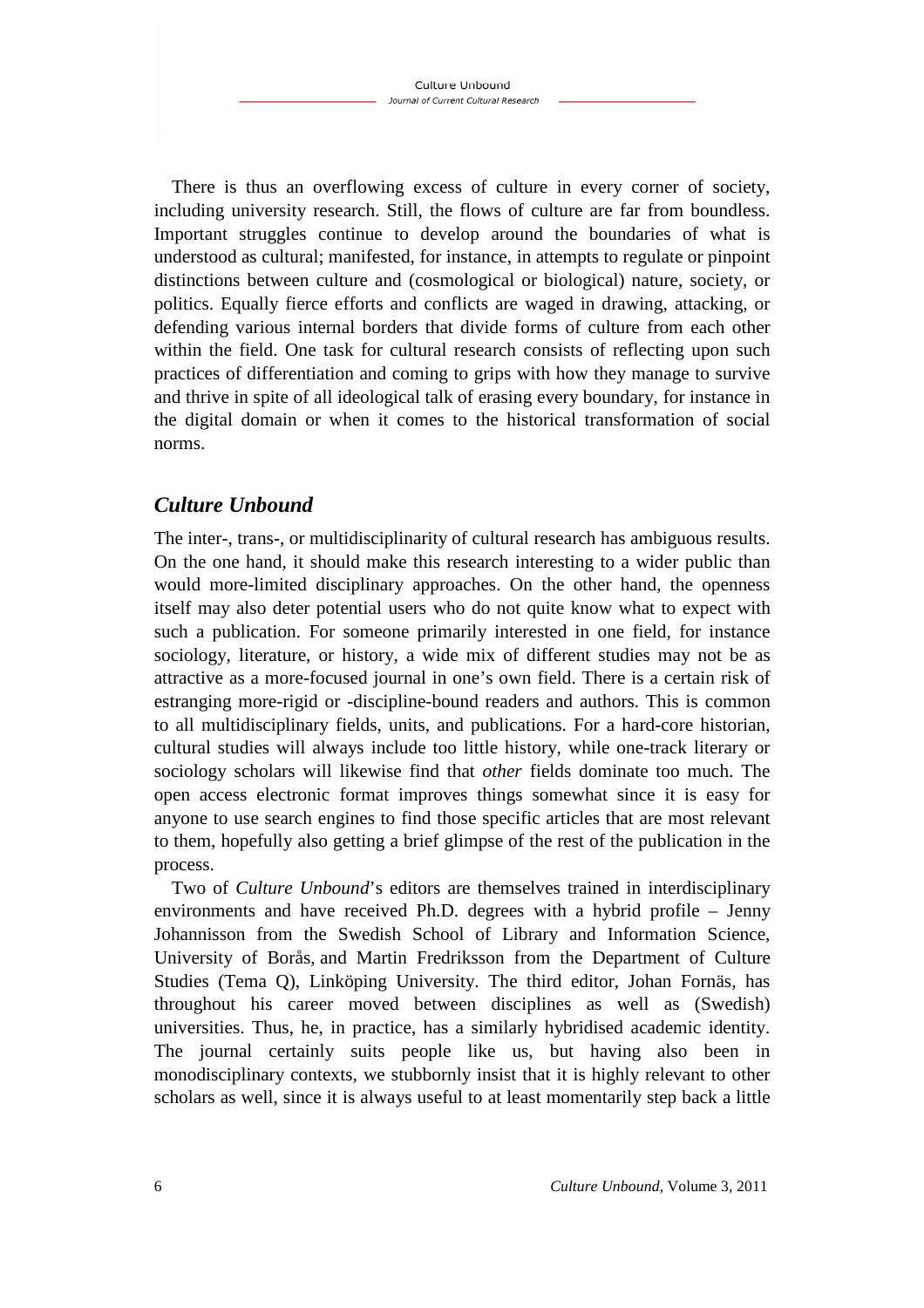and have a look at things from a slightly different perspective. This is how new ways are created for understanding cultural processes.

The strength of a multidisciplinary perspective also lies in its ability to endorse and make use of the specific knowledge and methods developed within a range of different academic disciplines. That is why *Culture Unbound* also invites morespecialised articles, such as Katherine Giuffre's quantitative analysis of creativity and network density in Emily Dickinson's authorship that was published in December 2010, or Philip Dineen's study of Arnold Schöberg's aesthetic theory in our first volume. It all adds up to a multifaceted outlook where various aspects of cultural research intersect to give a richer and fuller understanding of how culture exists in different contexts.

*Culture Unbound* will continue to widen the field. We welcome articles and theme sections that reflexively deal with such basic issues of conceptual history and strategies for research policy, but there is also always room for texts that dive into shifting cultural flows, interpreting and mapping out the force fields of meaning production. This attempt to be inclusive without forfeiting the exclusive can be regarded as an overarching agenda for *Culture Unbound*, and our experience so far indicates that many authors and readers find this approach fruitful.

## **The Year That Was**

Launched in June 2009, *Culture Unbound* has now published two complete volumes. The 2009 volume contained twenty-four articles (more than 500 pages), partly divided into two thematic sections: 'What's the Use of Cultural Research?' and 'City of Signs – Signs of the City'. In 2010, ambitions grew and *Culture Unbound* published forty-three articles, comprising more than 800 pages, and divided into five thematic sections: 'Surveillance'; 'Rural Media Spaces'; 'Culture, Work and Emotion'; 'Literary Public Spheres'; and 'Uses of the Past'.

During 2010, the *Culture Unbound* website had more than 13,000 visitors and the most downloaded individual article – Henry Krips, 'The Politics of the Gaze: Foucault, Lacan and Žižek' – had almost 1,600 readers. The journal's mailing list has about 200 members and more than 800 people have signed up as fans on Facebook. And the experts agree! The Open Humanities Press's Editorial Oversight Group has read the first one and a half volumes and praised 'the diversity and general feel' of this 'fascinating journal', seeing it as 'a potential flagship journal' for humanities open access publishing: 'This is one where I find myself wanting to read all the essays'.

Over the last year, it seems like *Culture Unbound* has managed to attract a circle of readers and develop a distinct scholarly identity, largely constituted by a combination of academic quality, relevance, and diversity. And it is indeed important for *Culture Unbound* to strike a good balance between its various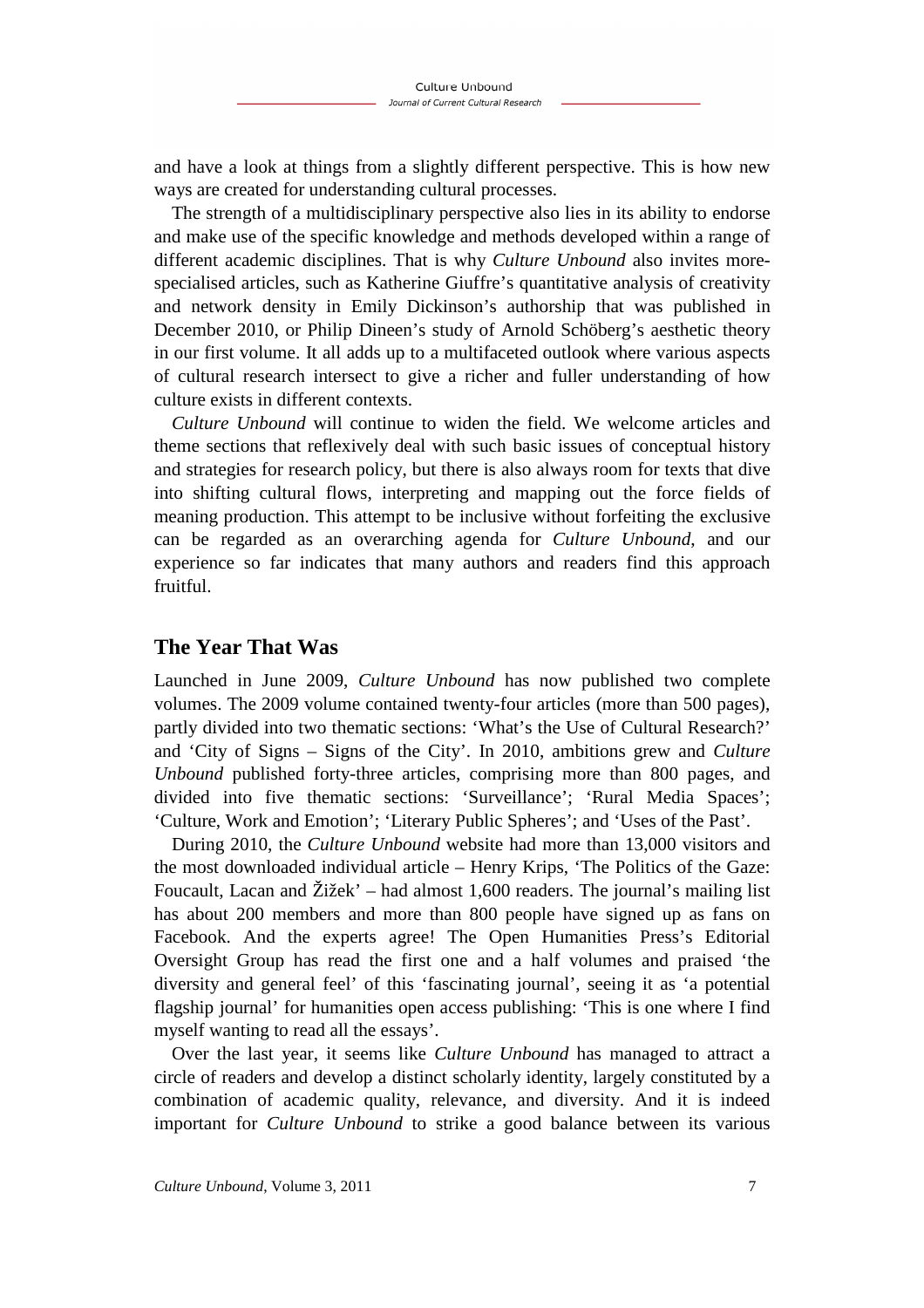elements: for instance, the humanities and social sciences, artistic research, and other sciences. Here, we strive not to fall into either of these categories, but to offer insights from them both, and not least to look for topics and texts that manage to combine them in original and innovative ways. The 2010 publications are good examples of this as they mark a wide disciplinary and thematic scope spanning from historiography and museology to sociology of literature to urban studies and media analysis.

An attempt to roughly categorise the contributors to the second volume of *Culture Unbound* reveals that the two most represented disciplines are media & communication studies (twelve authors, 27% of the total number) and cultural economics (eight authors, 18%), followed by cultural studies (seven authors), comparative literature (five authors), and history (four authors). The general distribution between social sciences and humanities is rather balanced: twentythree authors from the social sciences vs. twenty-one from the humanities. It is, however, interesting to see that a journal entitled *Culture Unbound* draws so much attention from two disciplines as firmly rooted in the social sciences as media & communication studies and cultural economics. Of course, this is just arbitrarily playing with numbers, as many of the articles and thematic sections we publish are characterised by their very ability to reach beyond such simplifying academic categories. Still, we believe that a multidisciplinary journal should keep such records to enable scrutiny of academic power relations as well as to provide input to the debate over why some academic disciplines seem to more easily transgress boundaries than others.

Another balance is that between a Swedish and Nordic research context and an expanding network of European and global interests, actors, theme editors, and authors. *Culture Unbound* has so far published authors from fifteen different countries on four continents and this geographic diversity has been one of the journal's significant traits from the beginning – partly thanks to the diversity of its editorial committee. At the same time, *Culture Unbound* has a Swedish editorial basis that is certainly not hidden, and there is, of course, a statistical bias towards material from our own region in what has been published so far. But identities are never fixed or unified. Not only disciplinary, but also national affiliations are being weakened in the increasingly internationalised research landscape of today. Place, of course, matters, but the individual can no longer be easily identified by either his/her place of birth or current affiliation. How do we, for instance, define an American working at a Swedish university, or a Canadian with a German Ph.D. working in New Zealand? *Culture Unbound* is not only formed by a new disciplinary topography, but also by the cosmopolitanism of twenty-first century academia: it results from a complex pattern of superimposed communities, where the Swedish, the Nordic, and the European profile crisscross and make the totality relevant to the overall global current of contemporary cultural research.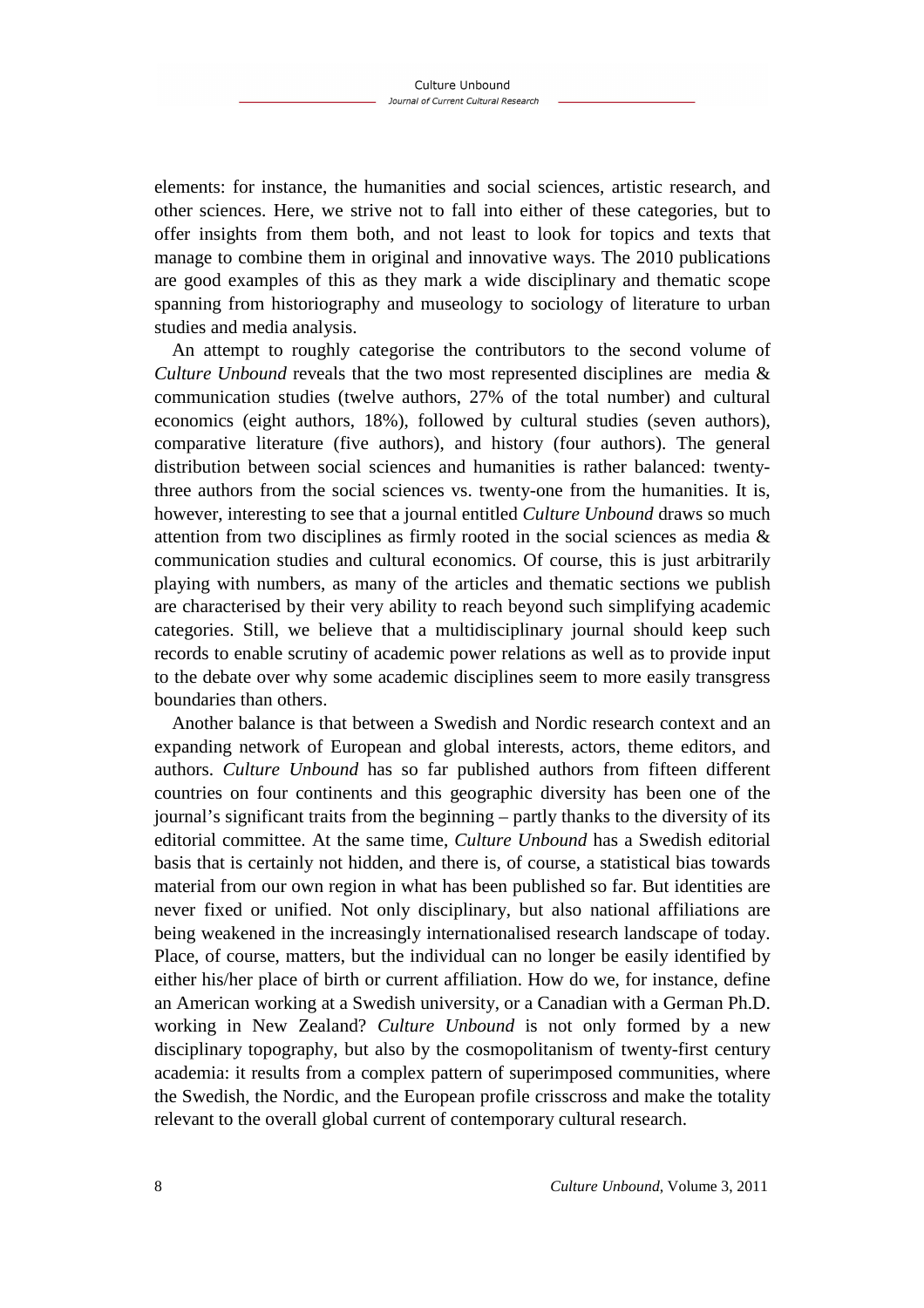There are, in any case, good reasons for us to be proud of the accomplishment of *Culture Unbound*, and of the many authors, co-editors, and reviewers who have made it possible. The necessary funding has been generously provided by Linköping University's Faculty of Arts and Sciences and the three constituting units: the Advanced Cultural Studies Institute of Sweden (ACSIS), the Department of Culture Studies (Tema Q), and the Swedish Cultural Policy Research Observatory (SweCult). Start-up support has also been received from the Bank of Sweden Tercentenary Foundation (Riksbankens Jubileumsfond).

## **The Future**

*Culture Unbound* aims to be an active and reflecting part of the various worlds of cultural research. Conferences are events that effectively sum up contemporary currents in different fields of research and provide excellent opportunities to crystallise what later become journal articles or whole theme sections. The Association for Cultural Studies' (ACS, www.cultstud.org) biennial 'Crossroads in Cultural Studies' conference is a key example of this. Its last one, held in Hong Kong in the summer of 2010, will surely leave its mark on *Culture Unbound*. ACSIS also organises biennial conferences in the field, held in Norrköping, Sweden. 'Culture~Nature', the 2009 conference, has inspired several of our latest and forthcoming releases. The forthcoming conference – 'Current Issues in European Cultural Studies' – will be held on 15–17 June 2011 (www.isak.liu.se/acsis/conference-2011?l=sv). Its plenary sessions will deal with a number of central themes for current cultural studies, such as 'cosmopolitan', 'cosmic', 'chronotopic', and 'convergence' issues. A set of spotlight sessions cover cultural studies in all main European subregions, while more than thirty parallel group sessions together offer a unique glimpse of the main issues in cultural research in Europe today. A selection of themes will be transformed into future *Culture Unbound* contents.

The third and forthcoming annual volume will aspire to the same spirit of interdisciplinary and geographic diversity that has set the tone for the past year. 'Fashion, Market and Materiality' (edited by Therese Andersson) is the first theme section for 2011, presenting a range of texts in this eminently contemporary area of research, which combines the study of fascinating new trends in visual culture with the theoretical challenges posed to traditional cultural studies by various positions that focus on the issue of materiality.

Later this spring, this will be followed by a second theme section – 'Creativity Unbound: Policies, Governments and the Creative and Cultural Industries' edited by Can Seng Ooi and Birgit Stoeber. The third one, edited by Stefan Krankenhagen, will be published in the early autumn. It is preliminarily called 'Exhibiting Europe' and it will explore the ongoing production of a European narrative in exhibitions, museums, and collections. The last thematic section of